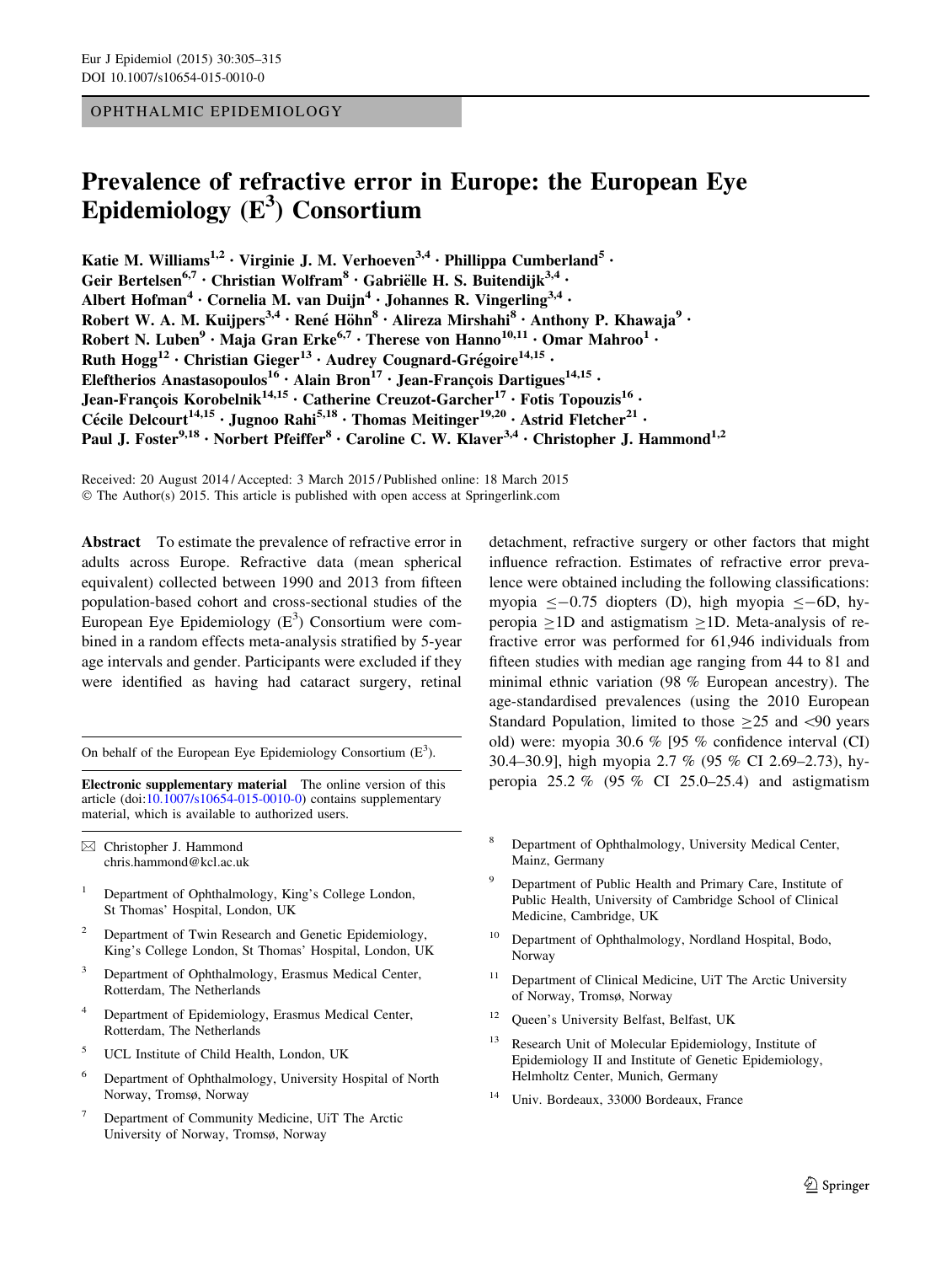23.9 % (95 % CI 23.7–24.1). Age-specific estimates revealed a high prevalence of myopia in younger participants [47.2 % (CI 41.8–52.5) in 25–29 years-olds]. Refractive error affects just over a half of European adults. The greatest burden of refractive error is due to myopia, with high prevalence rates in young adults. Using the 2010 European population estimates, we estimate there are 227.2 million people with myopia across Europe.

Keywords Refractive error · Myopia · Epidemiology · Prevalence - Consortium

# Introduction

Refractive error occurs when there is failure of the eye to correctly focus rays of light from an object onto the retinal plane. The resultant image perceived by the individual is blurred and refractive correction is required in order to see clearly. Refractive error can be divided into myopia ('short or near-sightedness'), hyperopia ('long or far-sightedness') and astigmatism. In myopia, light is focussed to a point anterior to the retina as a result of excessive refraction at the cornea or lens, or, more commonly, an increased length of the eye ('axial myopia'). In hyperopia, the reverse occurs with an image forming posterior to the retinal plane as a result of either inadequate refraction or a short axial length. In astigmatism, the refractive power of the eye is uneven across different meridians.

Refractive error requires detection and treatment in the form of glasses, contact lenses or, more recently, refractive surgery. These clinical services are readily available in most European countries, although they come with significant financial implications to both national health care systems and to individuals [[1\]](#page-10-0). However, uncorrected refractive errors are still responsible for up to 42 % of the cases of visual

- <sup>18</sup> NIHR Biomedical Research Centre, Moorfields Eye Hospital NHS Foundation Trust and UCL Institute of Ophthalmology, London, UK
- <sup>19</sup> Institute of Human Genetics, Helmholtz Center, Munich, Germany
- <sup>20</sup> Institute of Human Genetics, Klinikum Rechts der Isar, Technische Universität, Munich, Germany
- London School of Hygiene and Tropical Medicine, London, UK

impairment worldwide [[2\]](#page-10-0), and remain prevalent even in high income countries [[3–6\]](#page-10-0). Uncorrected refractive error in both low and high-income countries has significant economic implications in terms of potential lost productivity [\[7](#page-10-0)].

The magnitude of refractive error in developed countries within individuals of European descent has been estimated by the Eye Diseases Prevalence Research Group, 10 years ago, and the US National Health and Nutrition Examination Survey (NHANES) data [\[3](#page-10-0), [8\]](#page-10-0). However, the estimate of refractive error burden in Europe was based on a single cohort [[9\]](#page-10-0). The European Eye Epidemiology  $(E^3)$  consortium is a collaborative initiative between thirty-three cohort studies across Europe, to share and meta-analyse epidemiological data on eye disease in adults. The aim of the current study was to provide more current and precise estimates of the prevalence of refractive error across Europe.

# Materials and methods

## Studies and participants

To date,  $E<sup>3</sup>$  has data from thirty-three studies with a range of ophthalmic data on approximately 124,000 individuals from population-based and case–control studies. This study drew on the fifteen  $E<sup>3</sup>$  population-based cohort and crosssectional studies that collected refractive error data  $(n = 68,350)$ . As described in Table [1,](#page-3-0) participants included in this meta-analysis were largely from Northern and Western Europe, mainly of middle to late age, and refractive error measurements were performed between 1990 and 2013. Three studies recruited participants nationally and the remaining twelve recruited from a local population. Further detail on individual study design and sampling method is provided in the supplementary information; broadly, the majority of study samples were obtained by identification of potential participants (within defined age bands and/or regions) using local registries, with some studies using random sampling  $(n = 3)$ . All studies adhered to the tenets of the Declaration of Helsinki, and relevant local ethical committee approvals with specific study consent were obtained.

## Inclusion and exclusion criteria

Studies in the  $E<sup>3</sup>$  consortium were eligible for inclusion in this analysis if they were population-based, and data on refraction, together with age at measurement and year of birth, were available. Study participants were excluded if they were identified as having had cataract surgery, retinal detachment, refractive surgery or other factors that might influence refraction (e.g. keratoconus), at the discretion of each study's analysis team.

<sup>&</sup>lt;sup>15</sup> INSERM, ISPED, Centre INSERM U897-Epidemiologie-Biostatistique, 33000 Bordeaux, France

<sup>16</sup> Department of Ophthalmology, Aristotle University of Thessaloniki, Thessaloníki, Greece

<sup>&</sup>lt;sup>17</sup> Department of Ophthalmology, Eye and Nutrition Research Group UMR 1324 INRA, Univerisity Hospital Dijon, Dijon, France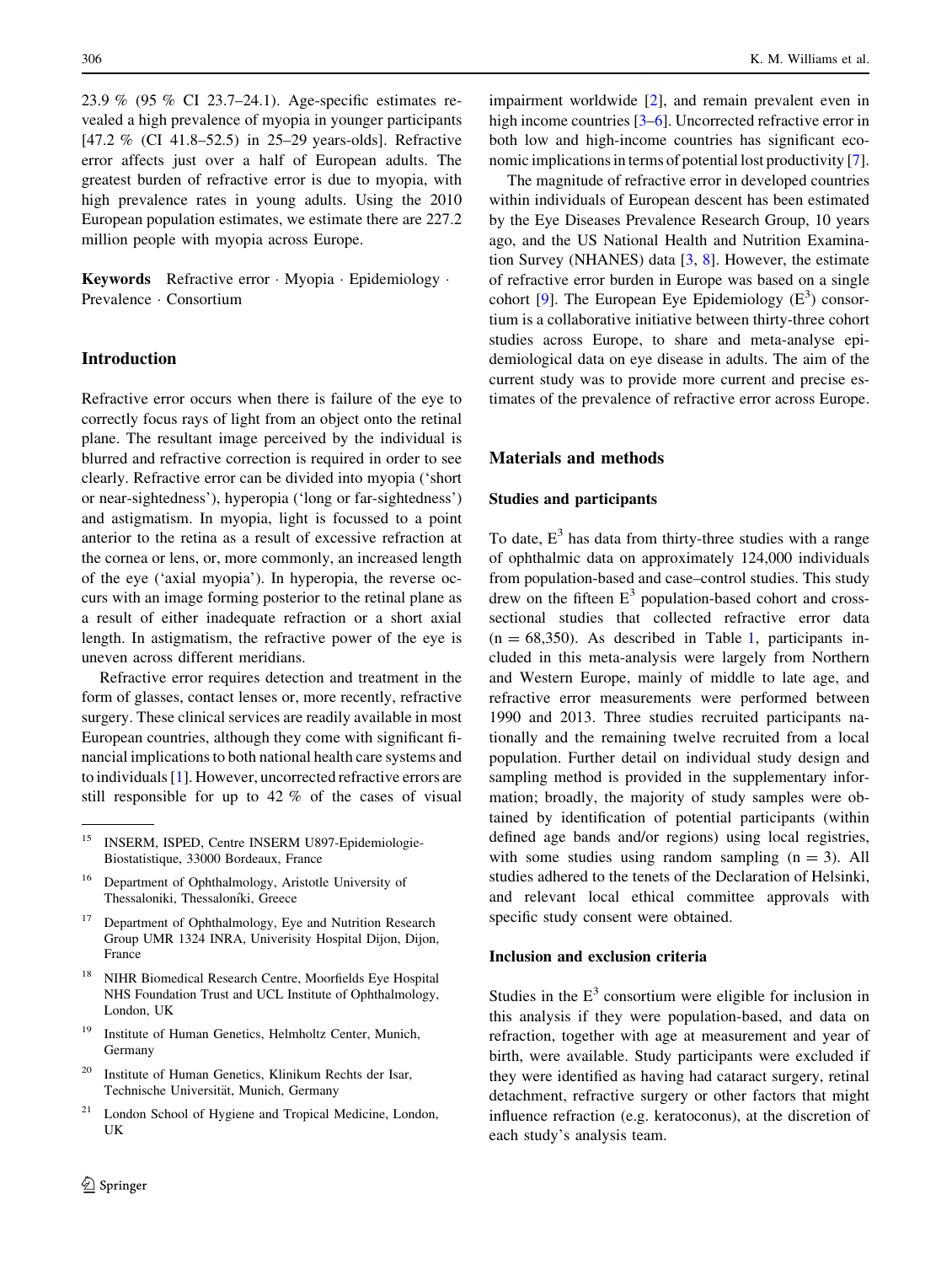#### Demographic and outcome variables

All included studies measured non-cycloplegic refraction (i.e. no dilating drops were used) using the technique of subjective refraction, autorefraction or a combination of focimetry (measuring an individuals glasses) or autorefraction followed by subjective refraction (Table [1\)](#page-3-0). Participant's spherical equivalent (SE) was considered as the mean SE of the two eyes calculated using the standard formula ( $SE$  = sphere + (cylinder/2)). Refractive error was categorized using the following definitions: myopia  $\leq$  -0.75 diopters (D), low myopia  $\leq -0.75$  to  $\geq -3D$ , moderate myopia  $\le$  -3D to > -6D, high myopia  $\le$  -6D, hyperopia  $\ge$ 1D, high hyperopia  $\geq$ 3D and astigmatism  $\geq$ 1D. Definitions of myopia vary in the literature; the cut-off of  $-0.75D$  was chosen as unaided visual acuity at this level approximates 0.3 LogMAR (Logarithm of the Minimum Angle of Resolution) [\[10](#page-10-0)], a commonly used driving standard, and this has been used in recent international meta-analyses of the genetic epidemiology of refractive error and myopia [\[11](#page-10-0)].

Differences in age (in 5 year age bands from  $\geq 15$  to  $>90$  years), gender (male/female) and geographical European region were examined. Geographical variations in the prevalence of myopia were investigated by dividing countries in three areas (Northern, Western and Southern Europe) according to the United Nations Geoscheme [\[12](#page-10-0)]. Information on ethnicity, when available, was recorded using a modified classification system based on genetic ancestry [\[13](#page-10-0)].

## Statistical analysis

Study specific summary data were obtained. A random effects meta-analysis was performed for spherical equivalent and repeated for refractive classifications overall and stratified by age. This enabled calculation of pooled estimates of refractive error prevalence, with studies weighted by sample size and between-study variance and a summary estimate standard error calculated from the inverse sum of the adjusted weights. A random effects model was chosen over a fixed effects model, to allow for heterogeneity in study design characteristics.

Age-standardised prevalences were calculated using the following steps: firstly, age-specific prevalences were estimated using random-effect meta-analyses. Secondly, an age-standardisation with adjustments to age-specific estimates according to the European Standard Population 2010 was performed [[14\]](#page-10-0). This enabled refractive error prevalence estimates that are representative for the European population, with appropriate weighting to the age demographic distribution of Europe.

Subsequent random effects meta-analyses were performed with stratification by age and gender, and

subsequently age and geographical region, with differences between groups evaluated using ANOVA tests.

Statistical analysis was performed using Stata version 13.1 (StataCorp. 2013. Stata Statistical Software: Release 13. College Station, TX: StataCorp LP). Graphical outputs were obtained using either Stata or ggplot2 [[15\]](#page-10-0) in R (R Core Team (2014). R: A language and environment for statistical computing. R Foundation for Statistical Computing, Vienna, Austria. URL <http://www.R-project.org>).

## **Results**

Fifteen studies contributed a total of 61,946 individuals after exclusions (Fig. [1\)](#page-5-0). The median age of the included populations ranged from 44 to 78 years old (Table [1](#page-3-0)). There was a slight female predominance in the combined study (57.6 % females). Data on ethnicity was only available for 50 % of participants, and in these there was minimal ethnic diversity (98 % European ancestry), so no further analysis of ethnicity was carried out.

The distribution of refractive error displayed a leptokurtotic distribution (Fig. [2](#page-5-0)), with a median spherical equivalent of  $0.56D$  (range  $-25.13-22.19$ ). The distribution was asymmetric with a greater frequency of individuals with a negative refractive error.

Given there were only 314 participants aged 15–24 years and  $156 > 90$  years of age, subsequent analyses are limited to those aged  $\geq 25$  and  $\leq 90$  years  $(n = 61,476)$ . The overall myopia prevalence in our metaanalysis was 24.2 % (95 % confidence interval (CI) CI 19.9–28.5), with a European age-standardised myopia prevalence of 30.6 % (95 % CI 30.4–30.9; Table [2\)](#page-6-0). Myopia was most common in younger participants [peaking at 47.2 % (95 % CI 41.8–52.5) in those aged 25–29 years], almost double the prevalence of those of middle and older age [27.5 % (95 % CI 23.5–31.5) in those aged 55–59 years; Fig. [3](#page-7-0)a]. Point estimates of myopia prevalence in those aged 15–19 years were 27.4 % (95 % CI 17.0–37.8), increasing to 34.2 % (95 % CI 27.9–40.6) in those aged 20–24 years. All degrees of myopia followed a similar pattern of higher prevalence in the younger cohorts, lower prevalence in the middle aged and more elderly participants, and an increase in the very eldest participants, albeit with wide CIs, most likely related to cataract development. Age-standardised prevalence of high myopia across all age groups was 2.71 % (95 % CI 2.69–2.73), with 3–5 % of young to middle-aged individuals affected and 1–2 % of older individuals (Fig. [3b](#page-7-0)).

Overall prevalence of hyperopia was 34.7 % (95 % CI 27.9–41.6), with an age-standardised prevalence of 25.2 % (95 % CI 25.0–25.4). There was less hyperopia in young participants  $[6.4 \% (95 \% CI 3.8-9.0)$  in those aged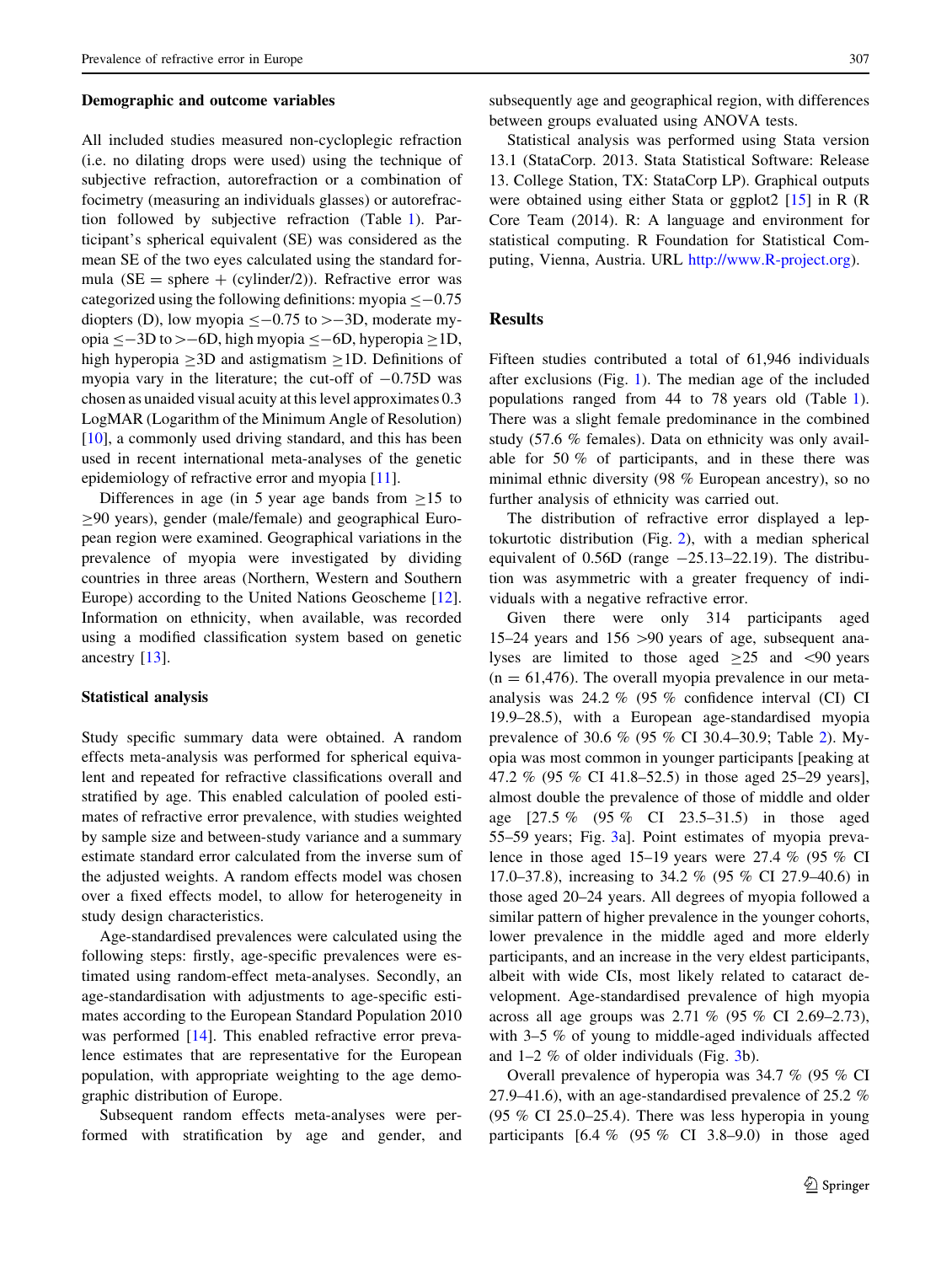$\underline{\textcircled{\tiny 2}}$  Springer

<span id="page-3-0"></span>

| Table 1 Description of the 15 European Eye Epidemiology |                              |                                                    |                             | consortium studies included in this meta-analysis of refractive error |                                    |                   |                                         |                              |                                                                                   |                                     |                                                                              |
|---------------------------------------------------------|------------------------------|----------------------------------------------------|-----------------------------|-----------------------------------------------------------------------|------------------------------------|-------------------|-----------------------------------------|------------------------------|-----------------------------------------------------------------------------------|-------------------------------------|------------------------------------------------------------------------------|
| Study                                                   | collection<br>period<br>Data | Study design                                       | refraction<br>Total<br>with | Refraction method                                                     | Exclusions<br>cataract<br>surgery) | included<br>Total | age, years<br>Median<br>(range)         | Gender,<br>female<br>of<br>C | $(\%$ Unknown)<br>$\%$ European<br>Ethnicity,                                     | prevalence,<br>%<br>myopia<br>Crude | prevalence,<br>$\frac{\sigma_{\rm c}}{\sigma_{\rm c}}$<br>hyperopia<br>Crude |
| Northern Europe                                         |                              |                                                    |                             |                                                                       |                                    |                   |                                         |                              |                                                                                   |                                     |                                                                              |
| 1958 British birth<br>cohort, UK                        | 2002-2003                    | birth cohort (N)<br>Population-based               | 2502                        | Autorefraction                                                        | 7(0)                               | 2495              | $(44 - 46)$<br>$\sharp$                 | 51.7                         | (9.2)<br>0.86                                                                     | 48.7                                | 8.8                                                                          |
| EPIC-Norfolk, UK                                        | 2004-2011                    | Population-based<br>cross-sectional<br>study $(L)$ | 8508                        | Autorefraction                                                        | 1110 (971)                         | 7444              | $(48 - 92)$<br>67                       | 54.5                         | 99.7<br>(0)                                                                       | 23.0                                | 39.4                                                                         |
| Tromsø eye study,<br>Norway                             | 2007-2008                    | Population-based<br>cohort $(L)$                   | 6565                        | Autorefraction                                                        | 773 (700)                          | 5792              | $(38 - 87)$<br>$\overline{6}$           | 55.9                         | (100)<br>$\mathbb{A}^{\mathbb{A}}$                                                | 19.4                                | 33.7                                                                         |
| TwinsUK, UK                                             | 1998-2010                    | National twin cohort<br>$\widehat{\epsilon}$       | 6245                        | Autorefraction                                                        | 161 (61)                           | 6095              | $(16 - 85)$<br>55                       | 91.2                         | (23.9)<br>98.2                                                                    | 31.4                                | 26.0                                                                         |
| Southern Europe                                         |                              |                                                    |                             |                                                                       |                                    |                   |                                         |                              |                                                                                   |                                     |                                                                              |
| Thessaloniki eye<br>study, Greece                       | 1999-2005                    | population-based<br>Cross-sectional<br>study (L)   | 2259                        | Subjective                                                            | 316 (303)                          | 1952              | $(60 - 94)$<br>$\Im$                    | 44.7                         | $\mathfrak{S}$<br>100                                                             | 14.2                                | 39.4                                                                         |
| Western Europe                                          |                              |                                                    |                             |                                                                       |                                    |                   |                                         |                              |                                                                                   |                                     |                                                                              |
| ALIENOR, France                                         | 2006-2008                    | Population-based<br>cohort (L)                     | 951                         | Autorefraction                                                        | 333 (318)                          | 618               | $(73 - 93)$<br>2                        | 56.6                         |                                                                                   | 16.7                                | 53.6                                                                         |
| ERF, Netherlands                                        | 2002-2005                    | sectional study (L)<br>Family-based cross-         | 2708                        | Subjective                                                            | 46 (45)                            | 2662              | $(14 - 87)$<br>$\frac{1}{2}$            | 55.1                         |                                                                                   | 21.2                                | 27.4                                                                         |
| study, Germany<br>Gutenberg health                      | 2007-2012                    | Population-based<br>cohort $(L)$                   | 14,679                      | Autorefraction                                                        | 610 (610)                          | 14,069            | $(35 - 74)$<br>54                       | 49.4                         |                                                                                   | 31.9                                | 23.9                                                                         |
| KORA, Germany                                           | 2004-2005                    | Population-based<br>cohort (L)                     | 3078                        | Autorefraction                                                        | 706 (177)                          | 2372              | $(35 - 84)$<br>55                       | 50.4                         |                                                                                   | 36.1                                | 24.0                                                                         |
| Montrachet, France                                      | 2009-2013                    | Population-based<br>cohort $(L)$                   | 1143                        | Autorefraction                                                        | 584 (562)                          | 576               | $(76 - 92)$<br>$\overline{\phantom{0}}$ | 57.5                         | $M_{A}$<br>(100)<br>100 (100)<br>100 (100)<br>100 (100)<br>200 (100)<br>200 (101) | 19.1                                | 51.1                                                                         |
| Rotterdam Study I,<br>Netherlands                       | 1990-1993                    | Population-based<br>cohort $(\mathbb{L})$          | 6748                        | Subjective                                                            | 182 (172)                          | 6566              | $(55 - 106)$<br>68                      | 59.3                         |                                                                                   | 16.4                                | 52.3                                                                         |
| Rotterdam Study II,<br>Netherlands                      | 2000-2002                    | Population-based<br>cohort $(L)$                   | 2689                        | Subjective                                                            | 110 (110)                          | 2579              | $62$<br>(55–99)                         | 54.8                         |                                                                                   | 21.9                                | 45.7                                                                         |
| Rotterdam Study III,<br>Netherlands                     | 2005-2008                    | Population-based<br>cohort (L)                     | 3624                        | Subjective                                                            | 94 (74)                            | 3530              | $(46 - 97)$<br>56                       | 56.3                         | (100)<br>$\mathbb{R}^{\mathbb{A}}$                                                | 32.5                                | 28.8                                                                         |
| POLA, France                                            | 1995-1997                    | Population-based<br>cohort (L)                     | 2464                        | Autorefraction                                                        | 157 (128)                          | 2315              | $(60 - 93)$<br>$\overline{0}$           | 55.8                         | NA<br>(100)                                                                       | 16.2                                | 53.0                                                                         |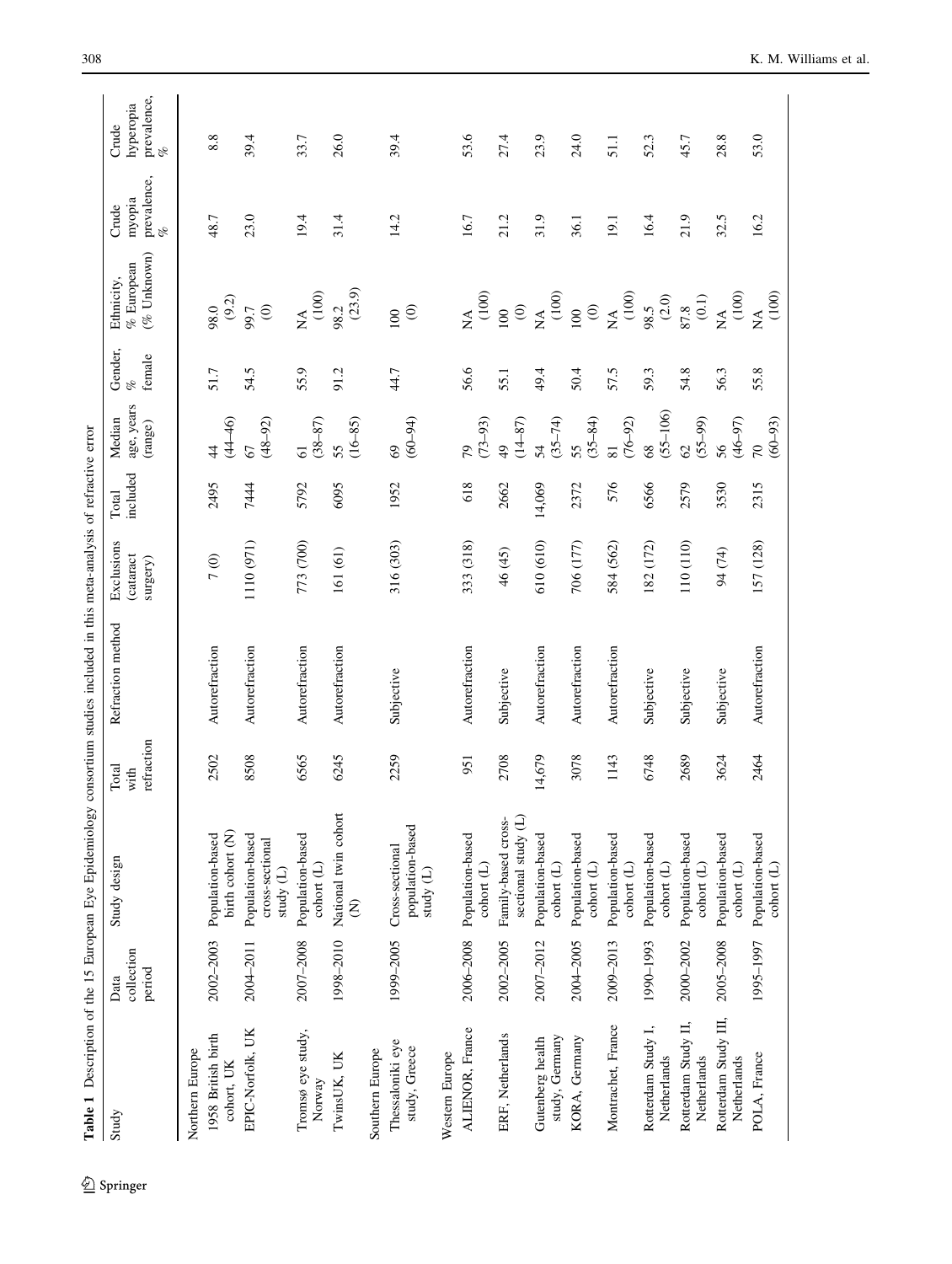| Table 1 continued                                                    |                              |                                               |                             |                                            |                                     |                   |                                                     |      |                                                                             |      |                                        |
|----------------------------------------------------------------------|------------------------------|-----------------------------------------------|-----------------------------|--------------------------------------------|-------------------------------------|-------------------|-----------------------------------------------------|------|-----------------------------------------------------------------------------|------|----------------------------------------|
| Study                                                                | collection<br>period<br>Data | Study design                                  | refraction<br>Total<br>with | Refraction method                          | Exclusions<br>(cataract<br>surgery) | included<br>Total | Median Gender,<br>age, years $\%$<br>(range) female |      | Ethnicity, Crude C<br>% European myopia h<br>(% Unknown) prevalence, p<br>% |      | Crude<br>hyperopia<br>prevalence,<br>% |
| EUREYE: Norway,<br>UK, France, Italy,<br>Mixed                       |                              | 2000-2002 Population based<br>cross-sectional | 4187                        | Autorefraction or                          | 1305 (517)                          | 2882              | $\frac{72}{(65-95)}$                                | 56.7 | (100)<br>∕k<br>Z                                                            | 15.6 | 59.2                                   |
| Greece and Estonia<br>Total cohort                                   | 1990-2013                    | survey in seven<br>cities (L)                 | 68,350                      | focimetry with<br>subjective<br>refraction | 6404 (4748) 61,946 62               |                   |                                                     | 57.6 | 98.1                                                                        | 25.8 | 34.4                                   |
| Myopia $\leq$ -0.75 diopters (D), hyperopia $\geq$ 1D, N national, L |                              |                                               | local                       |                                            |                                     |                   |                                                     |      |                                                                             |      |                                        |

25–29 years], compared to those in middle to older age [31.2 % (95 % CI 27.5–34.9) in those aged 55–59 years] although hyperopia rates declined after 75 years of age. The prevalence of high hyperopia followed a similar pattern, affecting  $1-3$  % of younger and  $10-13$  % of older individuals (Fig. [3c](#page-7-0)). Across all ages, the prevalence of astigmatism was 27.3 % (95 % CI 22.6–32.1) with an agestandardised estimate of 23.9 % (95 % CI 23.7–24.1). The prevalence of astigmatism remained fairly stable at 15–25 % in young and middle-aged participants [17.0 % (95 % CI 15.1–18.8) in those aged 45–49 years]. However, in participants over 65 years of age, astigmatism became more common [51.1 % (95 % CI 40.4–61.8) in those aged 80–84 years; Fig. [3](#page-7-0)d].

Age- and gender- specific analyses for myopia, hyperopia and astigmatism are reported in Table [3](#page-8-0). There were no significant differences in myopia prevalence between men and women across age strata. However, overall there was a significantly higher prevalence of astigmatism in men ( $p = 0.001$ ), with a mean difference of 3.8 % across all ages, and a significantly higher prevalence of hyperopia in women ( $p = 0.04$ ) with a mean difference of 2.5 % across all ages.

Differences in the myopia prevalence between different European regions, according to the UN European Geoscheme, were examined. Only one cohort contributed to the Southern European division (Thessaloniki Eye Study, Greece), with participants all over the age of 60 years, thus the majority of the studies were in Northern and Western regions. The prevalence of myopia did not differ between Northern and Western countries and followed a similar pattern across all age groups. The single Southern participant cohort appeared to have a higher level of myopia in its older participants when compared to Northern and Western countries, however there were large CIs for these estimates (80–84 year-old myopia prevalence in North 13.6 % (95 % CI 9.3–18.0), West 18.0 % (95 % CI 16.1–21.1) and South 29.1 % (95 % CI 19.1–39.1). Overall there were no significant differences across age strata between the three regions of Europe studied  $(p = 0.70)$ .

# **Discussion**

Meta-analysed data from fifteen population-based adult cohort and cross-sectional studies across Europe indicated age-standardised prevalence of 30.6 % for myopia, 25.2 % for hyperopia and 23.9 % for astigmatism. This metaanalysis usefully incorporates data from across Europe and is not limited to a particular place or age group. The most significant burden of refractive error within Europe was from myopia.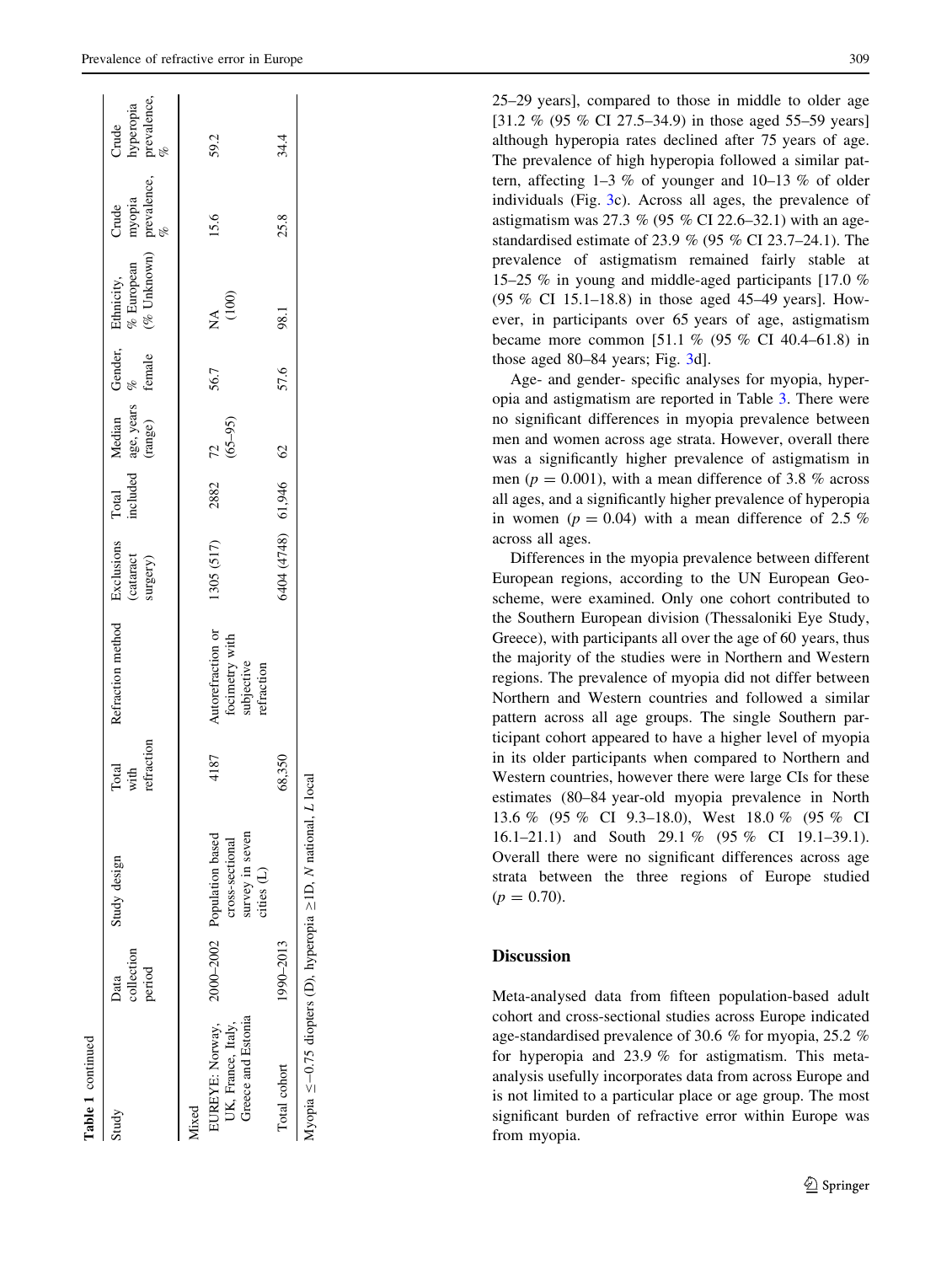<span id="page-5-0"></span>

Fig. 1 Flow chart of refractive error meta-analysis within  $E<sup>3</sup>$ 

A clear trend of higher levels of myopia in younger individuals was identified, with a rising prevalence during late teens and 20 s reflecting the known natural history of the condition [[16\]](#page-10-0). The peak prevalence of myopia was identified in the 25–29 years age group  $(47.2 \% (95\%)$ 41.8–52.5). In older individuals, the prevalence of myopia was lower, for example 15.9 % (95 % CI 13.7–18.1) in those aged 65–69 years old. This may reflect the rising prevalence of myopia in younger generations, or the known hyperopic shift in aging [\[17](#page-10-0), [18\]](#page-10-0). In our aged 75 or over participants, there was an increase in myopia prevalence. While we aimed to exclude those having undergone cataract surgery (and participants with documented cataract in some studies), the rise in myopia likely reflects the development of nuclear cataract, which is known to be associated with a myopic shift as a result of increasing lens power [\[19](#page-10-0)]. However, this age-related change in refraction may also occur irrespective of visible lens opacity; in the Beaver Dam Study, a 10-year longitudinal myopic shift  $(-0.19D, 95\% \text{ CI} -0.32 \text{ to } -0.06, p<0.001)$  was observed in those over 70 years old, even after adjusting for nuclear sclerosis grading [\[17](#page-10-0)]. We did not confirm the observation of previous studies of higher myopia prevalence in women [[20\]](#page-10-0).

In comparison to previous estimates, the overall burden of myopia in our population appears similar but slightly greater to that of other studies. The 2004 Eye Diseases Prevalence Research Group estimated myopia prevalence at 26.6, 25.4 and 16.4 % for European, North American



Fig. 2 Distribution of refractive error  $(D \text{ diopters})$ 

and Australian sub-analyses respectively [\[8](#page-10-0)]. This study included the Beaver Dam Eye Study [[21\]](#page-10-0), the Baltimore Eye Survey [\[22](#page-10-0)], the Blue Mountains Eye Study [[23\]](#page-10-0), the Melbourne Visual Impairment Project [[24\]](#page-10-0) and the Rotterdam Study I [\[9](#page-10-0)], which was also included in this metaanalysis. In their youngest cohort (40–49 years), 36.8 % of white men and 46.3 % of white women were myopic, similar to our estimates of 42.0 and 39.8 % in 40–44 yearolds, albeit with no gender difference. The US 1999–2004 NHANES examined refractive error variation by age in three ethnicities; the prevalence of myopia in non-Hispanic white participants 20–39 years of age was 35.1 % in men and 42.3 % in women, whilst the prevalence in those  $\geq 60$  years was 23.1 % in men and 18.6 % in women [\[20](#page-10-0)]. These prevalence rates are again very similar to that found in our data, although we did not find higher levels of myopia in young females. Both comparative estimates are based on a definition of myopia  $\leq$ -1D, and are therefore not directly comparable to our study definition of myopia  $\leq$  -0.75D, an issue often encountered in refractive error epidemiology where there is a lack of consensus on definitions of refractive error. The adult prevalence of myopia in South-east Asia is of much greater magnitude than that seen in studies of European ancestry [\[25–28](#page-10-0)], with remarkably high levels of myopia seen in young individuals [[29,](#page-10-0) [30](#page-10-0)]. The number of participants in our metaanalysis of Asian origin was very low, precluding meaningful reporting of these estimates.

High myopia prevalence was relatively low in Europe, with an age-standardised estimate of 2.7 % (95 % CI 2.69–2.73). The highest prevalence was observed in younger participants, albeit with wider CIs due to smaller sample size (Table [2](#page-6-0)). Prevalence in older participants was low, potentially reflective of generational changes, or perhaps exclusion due to the earlier need for cataract surgery in high myopes compared to other refractive groups [\[31](#page-10-0)].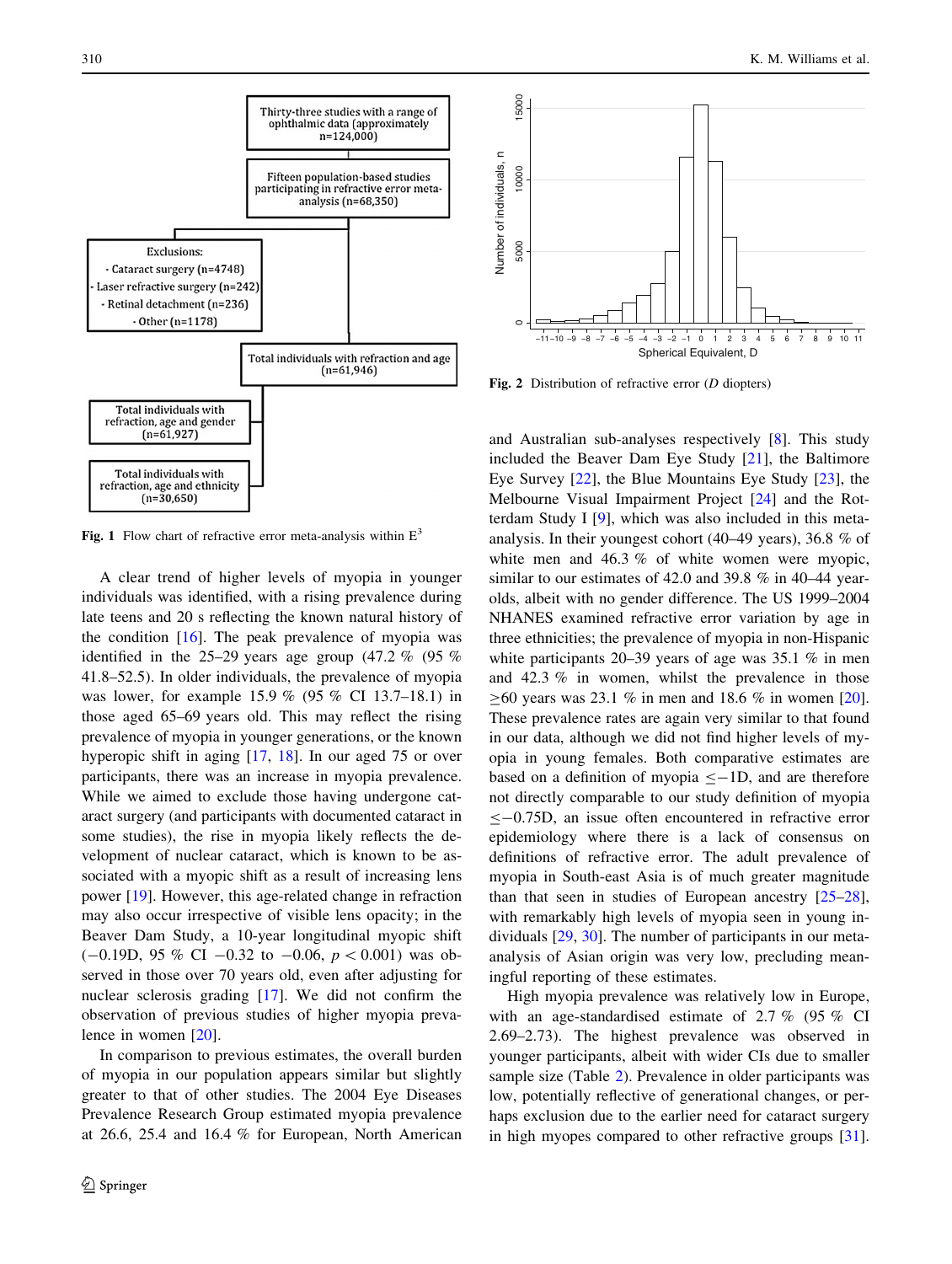<span id="page-6-0"></span>

|                                               |        | Table 2 Prevalence of myopia, hyperopia and astigmatism stratified by age |                                                      |                                                         |                                            |                                                  |                                              |                                                       |
|-----------------------------------------------|--------|---------------------------------------------------------------------------|------------------------------------------------------|---------------------------------------------------------|--------------------------------------------|--------------------------------------------------|----------------------------------------------|-------------------------------------------------------|
| Age                                           | n      | (95 % confidence intervals<br>Myopia, %                                   |                                                      |                                                         |                                            | (95 % confidence intervals)<br>Hyperopia, %      |                                              | (95 % confidence intervals)<br>Astigmatism, %         |
|                                               |        | $(n = 15,845)$<br>All myopia<br>$\leq -0.75D$                             | $\leq$ –0.75 to >−3D<br>$(n = 10,034)$<br>Low myopia | Moderate myopia<br>$\leq -3$ to $>$ -6D<br>$(n = 4383)$ | High myopia<br>$(n = 1445)$<br>$rac{1}{2}$ | All hyperopia<br>$(n = 21,201)$<br>$\frac{1}{2}$ | High hyperopia<br>$(n = 4494)$<br>$\geq +3D$ | All astigmatism<br>$(n = 15,496)$<br>$\sum_{\lambda}$ |
| $25 - 29$                                     | 339    | $47.2(41.8 - 52.5)$                                                       | $(21.8 - 31.2)$<br>26.5                              | 14.1 $(5.1 - 23.2)$                                     | 5.3 $(2.9 - 7.7)$                          | $6.4(3.8-9.0)$                                   | $1.1(0.0 - 2.2)$                             | $16.2(12.3-20.1)$                                     |
| $30 - 34$                                     | 469    | $38.3(22.6 - 53.9)$                                                       | $(16.7 - 34.2)$<br>25.5                              | $9.4(4.2 - 14.6)$                                       | $3.2(1.5-4.9)$                             | 5.5 $(3.4 - 7.5)$                                | $1.8(-1.1-4.6)$                              | $18.2(14.3 - 22.0)$                                   |
| $35 - 39$                                     | 2354   | 40.1 $(29.2 - 51.0)$                                                      | $(15.5 - 36.0)$<br>25.8                              | $10.0(7.9-12.1)$                                        | $3.7(1.3-6.1)$                             | $5.8(3.0 - 8.6)$                                 | $1.4(0.5-2.3)$                               | $16.2(14.5-17.9)$                                     |
| 40-44                                         | 5552   | $40.2(32.0 - 48.5)$                                                       | $(19.7 - 35.3)$<br>27.5                              | $9.6(7.0-12.3)$                                         | 3.3 $(1.8-4.8)$                            | $7.9(6.3-9.5)$                                   | $2.2(1.6-2.7)$                               | $15.7(13.2 - 18.1)$                                   |
| $45 - 49$                                     | 4108   | 37.1 (29.4-44.7)                                                          | $(18.8 - 31.4)$<br>25.1                              | $9.0(6.5 - 11.4)$                                       | $2.9(1.8-4.0)$                             | $(0.3 (7.5 - 13.2))$                             | $2.4(1.7-3.1)$                               | $17.0(15.1 - 18.8)$                                   |
| 50-54                                         | 5684   | $33.6(29.6 - 37.6)$                                                       | $(18.6 - 23.2)$<br>20.9                              | $9.8(8.0 - 11.6)$                                       | 2.7 (1.4-4.0)                              | $8.0(15.6-20.4)$                                 | 3.3 $(2.6-3.9)$                              | 20.1 (16.3-23.8)                                      |
| $55 - 59$                                     | 8294   | $27.5(23.5-31.5)$                                                         | $(14.2 - 18.9)$<br>16.6                              | $8.3(6.6-9.9)$                                          | $2.5(1.9-3.1)$                             | $31.2(27.5 - 34.9)$                              | $5.7(4.6-6.8)$                               | 22.5 (18.2-26.9)                                      |
| 60-64                                         | 10,594 | $21.4(17.5-25.2)$                                                         | $(10.9 - 15.2)$<br>13.0                              | $6.0(4.5-7.4)$                                          | $2.0(1.4 - 2.7)$                           | $31.2(27.5 - 34.9)$                              | $7.5(6.0-9.0)$                               | 25.2 (20.3-30.0)                                      |
| $65 - 69$                                     | 9445   | $15.9(13.7 - 18.1)$                                                       | $(8.4 - 11.2)$<br>9.8                                | $4.7 (3.7 - 5.7)$                                       | $1.4(1.1-1.6)$                             | $50.2(46.1 - 54.3)$                              | $9.7(8.2 - 11.1)$                            | 28.0 (22.0-34.0)                                      |
| $70 - 74$                                     | 7674   | $[3.9(11.9-15.9)]$                                                        | $(7.8 - 10.9)$<br>9.3                                | $3.4(2.8-4.0)$                                          | $1.0(0.6-1.5)$                             | 54.3 (50.4–58.1)                                 | $(2.8(9.9-15.7))$                            | 33.8 (26.6-41.1)                                      |
| $75 - 79$                                     | 4211   | $15.9(13.4 - 18.4)$                                                       | $(8.5 - 11.8)$<br>10.2                               | 3.9 $(2.9 - 5.0)$                                       | $1.5(1.0-1.9)$                             | 56.3 (52.1-60.4)                                 | $(2.8(9.9-15.7))$                            | 44.3 (33.6–55.0)                                      |
| 80-84                                         | 2069   | $(7.8 \ (15.2 - 20.3))$                                                   | $(10.1 - 12.9)$<br>1.5                               | 3.8 $(2.7 - 4.9)$                                       | $1.5(1.0-2.1)$                             | $52.8(47.9 - 57.7)$                              | $(2.0 (9.7 - 14.3))$                         | 51.1 $(40.4-61.8)$                                    |
| 85-89                                         | 683    | $17.9(14.0 - 21.8)$                                                       | $(9.0 - 15.8)$<br>12.4                               | 3.4 $(2.0 - 4.8)$                                       | $1.4(0.4-2.3)$                             | 49.2 (42.5–55.9)                                 | $13.4(8.4 - 18.5)$                           | 54.9 (42.9-66.8)                                      |
| Age standardised prevalence<br>$(n = 61,476)$ |        | $30.60(30.36 - 30.85)$                                                    | $19.50(19.35-19.65)$                                 | $8.08(8.01 - 8.14)$                                     | 2.71 (2.69-2.73)                           | $25.23(25.03 - 25.43)$                           | $5.37(5.33 - 5.41)$                          | 23.86 (23.67-24.05)                                   |
| D diopters                                    |        |                                                                           |                                                      |                                                         |                                            |                                                  |                                              |                                                       |

Table 2 Prevalence of myopia, hyperopia and astigmatism stratified by age

 $\underline{\textcircled{\tiny 2}}$  Springer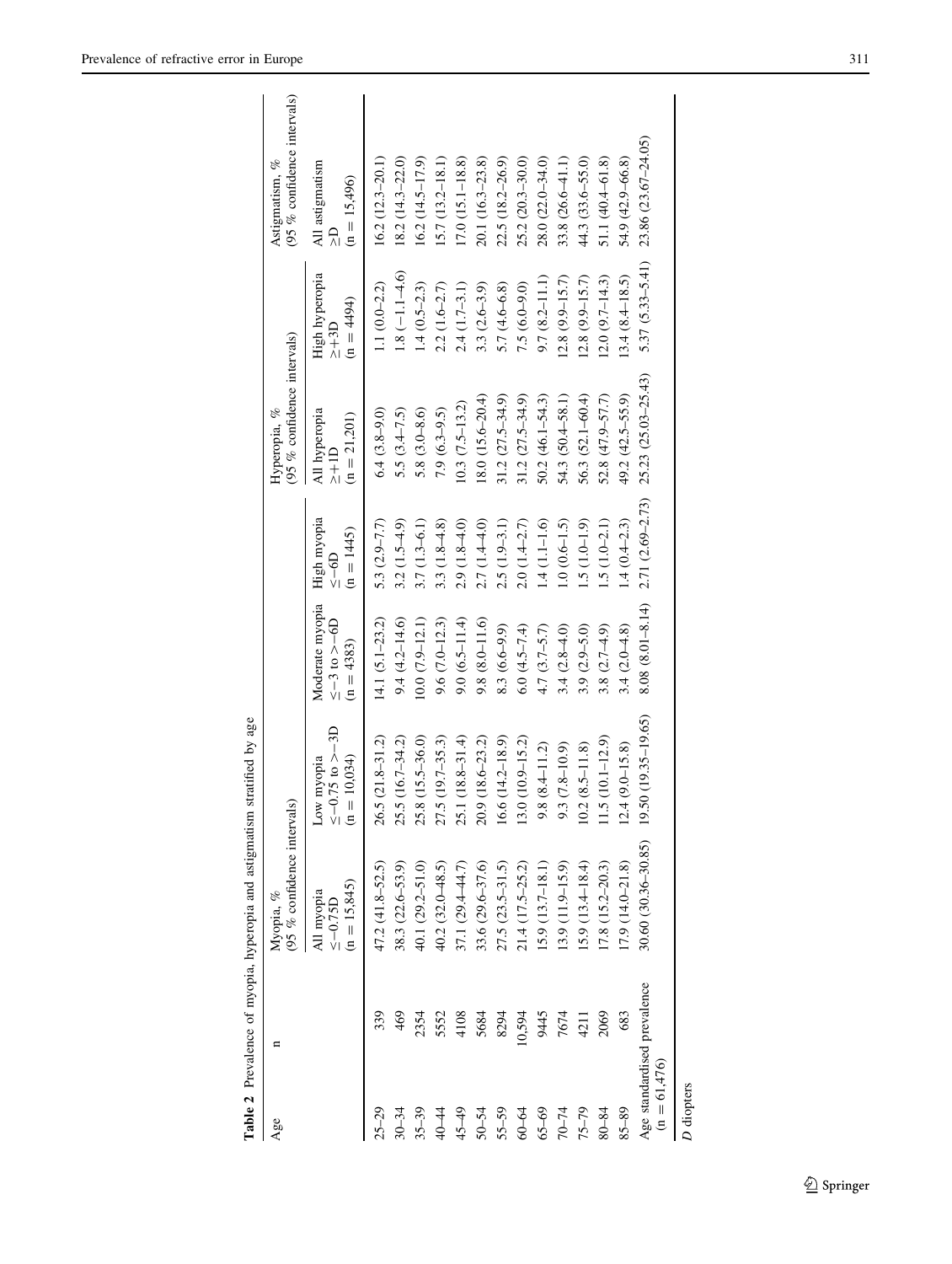<span id="page-7-0"></span>



Fig. 3 a Prevalence of myopia (SE  $\leq$  -0.75D) according to age, with 95 % confidence intervals (D diopters). b Prevalence of myopia (low myopia SE  $\leq$  -0.75 to > -3D, moderate myopia SE  $\leq$  -3 to > -6D, high myopia SE  $\leq$ -6D) according to age, with 95 % confidence intervals (D, diopters). c Prevalence of hyperopia (all hyperopia SE

Our greatest high myopia prevalence of 5.9 % (95 % CI 1.3–10.5) in 15–19 year-olds remains much lower than that seen in, for example, urban China where up to 14 % of 17 year-olds are highly myopic [\[32](#page-10-0)]. In non-Hispanic White individuals in the NHANES 1999–2004 data, high myopia appeared slightly more common than in our data; for example in those aged 20–29 years-old ''severe'' myopia was identified in 7.4 %, compared to 2.8 and 5.3 % in those aged 20–24 and 25–29 respectively in this European study. However the NHANES definition of severe myopia  $(< -5D$ ) again differs slightly from our definition of high myopia  $(\leq -6D)$ .

Using the same definition of high hyperopia ( $\geq$  3D), our study appeared to have less hyperopia than the Eye Diseases Research Group [[8\]](#page-10-0); for example in 70–74 year-olds 21.3 % of white women and 16.9 % of white men were highly hyperopic compared to just 12.8 % in our European data, which may again reflect a generational or cohort effect.

Astigmatism rates were fairly constant (15–25 %) across cross-sectional age categories, but were higher after the age of 65. This finding has been observed in other studies,

 $\geq$ 1D, high hyperopia SE  $\geq$ 3D), according to age, with 95 % confidence intervals (D diopters). d Prevalence of astigmatism  $(\geq1D)$  according to age for males and females with 95 % confidence intervals (D diopters)

together with a shift from with-the-rule to against-the-rule astigmatism [\[20](#page-10-0), [23](#page-10-0), [28\]](#page-10-0). Across all age groups, we identified higher astigmatism prevalence in men, particularly evident in middle to later ages (for example 39.5 % in women and 46.2 % in men aged 70–74). This observation was similar in the older participants of the NHANES 1999–2004 study, where in participants over the age of 60 years the astigmatism prevalence in women was 46.1 % and in men 54.9 % [\[20](#page-10-0)].

The major strength of our study is the large sample size contributing to the prevalence estimates, providing a unique opportunity to estimate the burden of refractive error in middle and older aged individuals across Europe. This is beneficial for planning of clinical services and raises awareness, for both clinicians and economists, of the future potential issues of rising myopia levels and associated visual impairment [\[33](#page-10-0)]. Refractions were all non-cycloplegic, which is common practice for population-based adult ophthalmic epidemiological studies, thus making this study comparable to previous research [\[34](#page-10-0), [35\]](#page-10-0).

Despite age and gender stratification, significant heterogeneity between studies remained in the meta-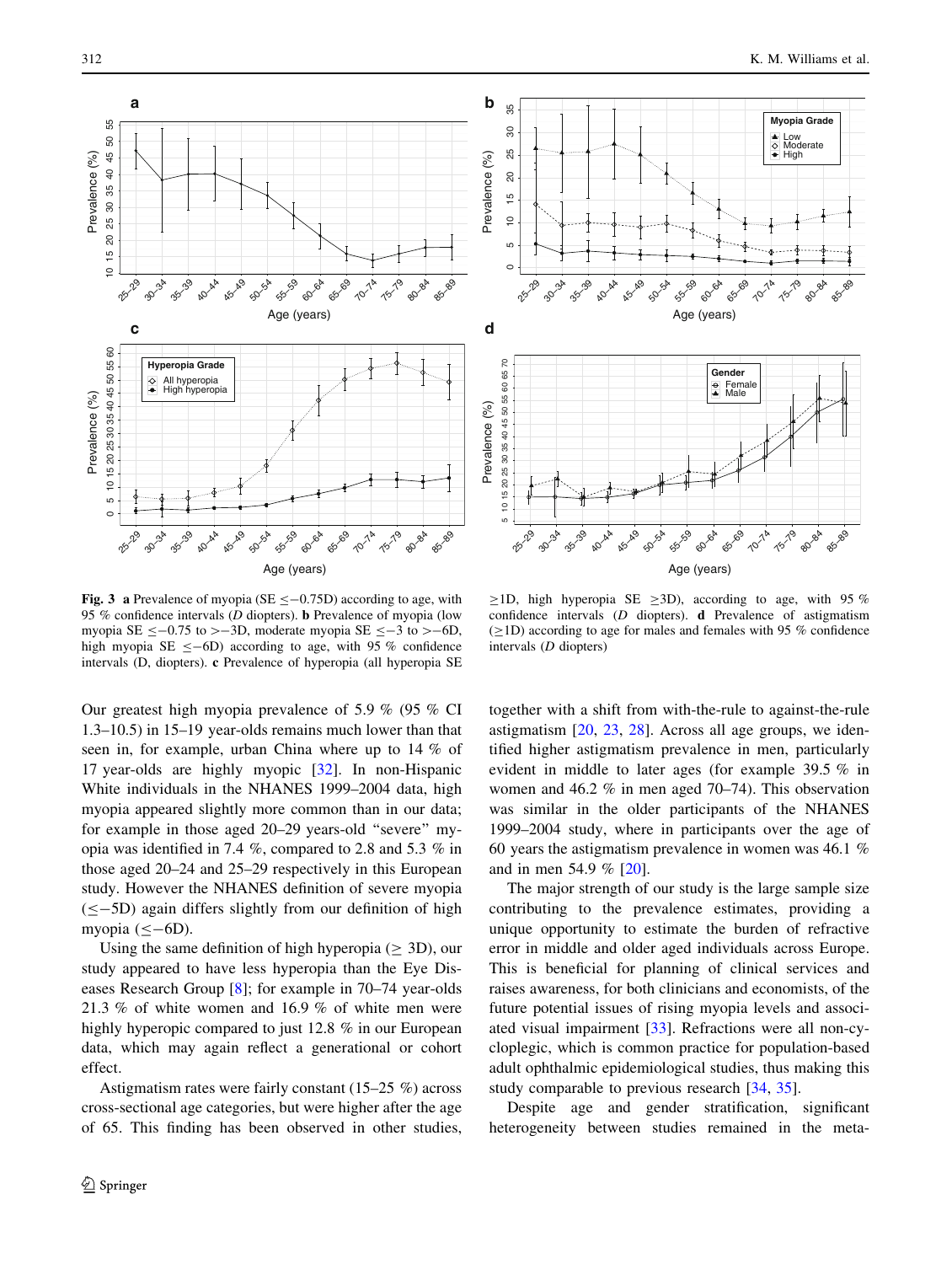<span id="page-8-0"></span>

| 196                                                                                                                      |                                                                                                                                  | (95 % confidence intervals)<br>Myopia, $\leq -0.75D$ |                     | (95 % confidence intervals)<br>Hyperopia, $\geq +1D$ |                      | (95 % confidence intervals)<br>Astigmatism, $\geq$ ID |                     |
|--------------------------------------------------------------------------------------------------------------------------|----------------------------------------------------------------------------------------------------------------------------------|------------------------------------------------------|---------------------|------------------------------------------------------|----------------------|-------------------------------------------------------|---------------------|
|                                                                                                                          | Women Men                                                                                                                        | Women                                                | Men                 | Women                                                | Men                  | Women                                                 | Men                 |
| $5 - 29$                                                                                                                 | $\begin{array}{ l l } \hline \rule{0pt}{2.2ex} \pi\end{array}$ and a second second<br>management of the second second $\uparrow$ | 47.9 (40.0-55.8)                                     | $40.2(22.7 - 57.8)$ | $6.1(6.1 - 6.2)$                                     | $11.2 (-1.5 - 23.8)$ | 14.9 (12.0-17.7)                                      | $19.6(15.9-23.3)$   |
|                                                                                                                          |                                                                                                                                  | 40.3 (32.6-47.9)                                     | 41.7 (10.7–72.7)    | $4.3(0.0 - 8.6)$                                     | $5.2(2.9-7.5)$       | $15.0(6.7-23.2)$                                      | $22.4(19.4-25.5)$   |
|                                                                                                                          |                                                                                                                                  | $40.2(30.5-49.8)$                                    | $40.9(26.2 - 55.5)$ | 5.6 $(3.0 - 8.1)$                                    | $6.5(3.8-9.2)$       | 14.3 (11.7-16.9)                                      | 14.9 (11.1-18.7)    |
|                                                                                                                          |                                                                                                                                  | 39.8 (31.4-48.2)                                     | $42.0(33.4 - 50.6)$ | $7.9(6.6-9.1)$                                       | 8.4 (7.0-9.8)        | $14.8(12.5 - 17.1)$                                   | 18.7 (16.3-21.0)    |
|                                                                                                                          |                                                                                                                                  | 37.1 $(29.8 - 44.3)$                                 | $37.1(25.8-48.3)$   | $11.4 (9.1 - 13.8)$                                  | $8.3(6.6-9.9)$       | $16.3(14.4 - 18.2)$                                   | 17.1 (16.0-18.2)    |
|                                                                                                                          |                                                                                                                                  | 34.1 (30.0-38.3)                                     | $33.0(27.7 - 38.3)$ | 19.1 (17.6-20.7)                                     | 17.3 (15.1-19.5)     | $19.9(15.8-23.9)$                                     | 20.9 (16.9-25.0)    |
| $30-34$<br>$35-39$<br>$49$<br>$49$<br>$45-39$<br>$49$<br>$50-54$<br>$50$<br>$50$<br>$50$<br>$50$<br>$50$<br>$50$<br>$50$ |                                                                                                                                  | 25.8 (21.6-30.1)                                     | $29.8(23.7-35.9)$   | $32.6 (29.8 - 35.5)$                                 | $30.6(25.9 - 35.2)$  | $20.9(17.8-23.9)$                                     | $25.5(18.8-32.1)$   |
|                                                                                                                          |                                                                                                                                  | $19.1(15.9 - 22.3)$                                  | 20.7 (17.0-24.4)    | 43.7 (38.8-48.6)                                     | 36.1 (31.9-40.2)     | $21.8(18.5-25.1)$                                     | 24.4 (19.4-29.4)    |
|                                                                                                                          |                                                                                                                                  | 14.5 (12.0-17.1)                                     | $16.6(14.2 - 18.9)$ | 52.3 $(48.2 - 56.4)$                                 | 48.4 (44.7-52.1)     | 25.9 (20.9-30.9)                                      | $32.1(26.3 - 37.8)$ |
|                                                                                                                          |                                                                                                                                  | $14.2(12.2 - 16.2)$                                  | $14.3(12.3 - 16.3)$ | 55.8 (52.2-59.4)                                     | 55.0 (51.5–58.5)     | $31.4(25.5 - 37.3)$                                   | 38.3 (31.5-45.1)    |

75–79 2290 1920 14.3 (11.5–17.0) 17.7 (14.9–20.5) 58.0 (55.3–60.6) 52.3 (48.0–56.7) 39.9 (35.1–57.2) 46.2 (35.1–57.2)  $80-84$  115.8  $(12.8-18.7)$  18.7 (16.2–21.3) 57.6 (53.0–62.2) 57.6 (53.0–62.2) 47.8 (47.6–53.0) 50.0 (37.6–62.4) 55.8 (46.3–65.3) 85–89 419 264 19.6 (13.2–25.9) 16.1 (11.7–20.5) 50.7 (43.5–57.9) 45.0 (37.9–52.0) 55.5 (40.3–70.6) 53.8 (40.2–67.3)

 $17.7(14.9-20.5)$ 18.7 (16.2-21.3) 16.1 (11.7-20.5)

 $14.3(11.5-17.0)$  $15.8(12.8-18.7)$  $19.6(13.2-25.9)$ 

1920 911 264

2290 1158 419

58.0 (55.3-60.6) 57.6 (53.0-62.2)  $50.7(43.5 - 57.9)$  $0.042$ 

46.2 (35.1-57.2) 55.8 (46.3-65.3) 53.8 (40.2-67.3)

39.9 (35.1-57.2)  $50.0 (37.6 - 62.4)$ 55.5 (40.3-70.6) 0.001

52.3 (48.0-56.7)  $47.8(42.6 - 53.0)$ 45.0 (37.9-52.0) p diff between groups (ANOVA) 0.603  $\pm$  0.01.603 0.0016 0.033 0.0016 0.022 0.0016 0.022 0.0016 0.022 0.0016 0.0017 0.0017 0.0017 0.0017 0.0017 0.0017 0.0017 0.0017 0.0017 0.0017 0.0017 0.0017 0.0017 0.0017 0.0017 0.0017

0.603

Table 3 Prevalence of myopia, hyperopia and astigmatism stratified by age and gender Table 3 Prevalence of myopia, hyperopia and astigmatism stratified by age and gender

D diopters

 $p$  diff between groups (ANOVA)

85-89

 $75 - 79$ 80-84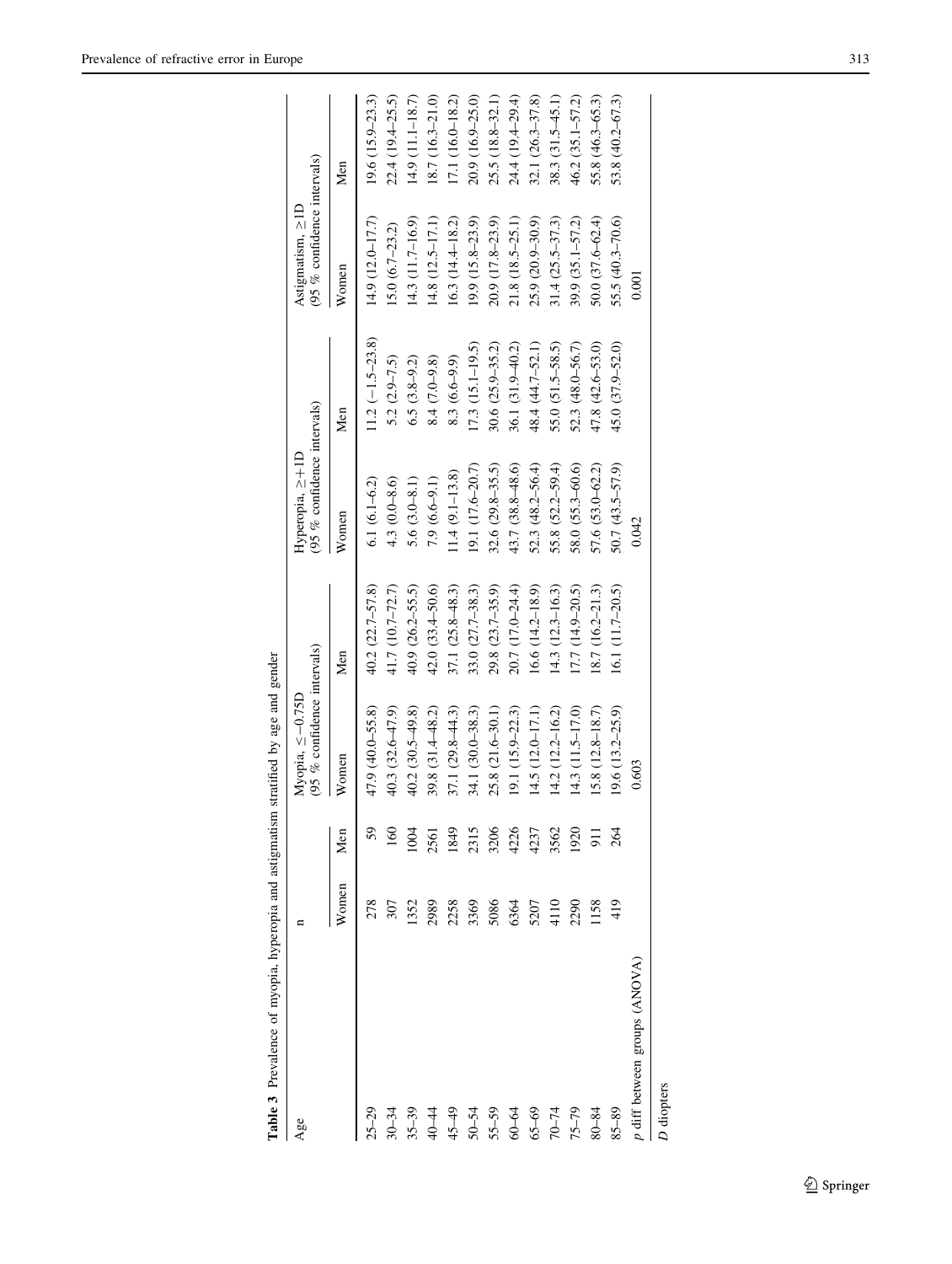analysis. There are inherent differences in the included studies in terms of study design, refraction technique and cohort sampling, together with between country differences in levels of urbanisation, economy, education and climate which may influence refractive error. We were unable to stratify by these factors in this meta-analysis as personspecific data was not available for all studies. This study was mainly comprised of middle and older aged individuals, therefore our estimates of refractive error prevalence carry greater confidence for these ages since they are based on more precise estimates with narrow 95 % CIs. The majority of the studies in this meta-analysis originate from Northern and Western European countries, and therefore our estimates of refractive error are more representative of these European countries. Although our sample includes either national or locally recruited populationbased studies, like all epidemiological studies there may be a bias of participants volunteering for an eye examination being more 'health conscious'. We suspect this would have little effect on the prevalence of refractive error, and if anything result a slight underestimation of the prevalence. Finally, refractions were performed over a twenty-year period and, therefore our estimates of prevalence may be subject to error given temporal trends in refractive error prevalence. However, refractions were performed between 2000 and 2010 in thirteen out of the fifteen studies, reducing this variability.

In conclusion, this study estimates refractive error affects just over a half of European adults. Myopia represented the greatest burden, with an estimated 227.2 million people across Europe affected (using the 2010 European population estimates) [[36\]](#page-10-0). Based on study prevalence estimates of high myopia, this also suggests there are 20.1 million people across Europe who are at higher risk of the associated sight threatening complications, such as retinal detachment, that this degree of myopia confers [\[33](#page-10-0)].

Acknowledgments The authors wish to thank all the participants and teams involved in the contributing cohorts. 1958 British Birth Cohort The 1958 British Birth Cohort biomedical survey was funded by the Medical Research Council (Grant G0000934, Health of the Public initiative, principal grant holders C Power and D Strachan). Montachet Regional Council of Burgundy, PHRC Interregional. ALIENOR The Alienor study received financial support from Laboratoires Théa (Clermont-Ferrand, France). Laboratoires Théa participated in the design of the study, but no sponsor participated in the collection, management, statistical analysis and interpretation of the data, nor in the preparation, review or approval of the present manuscript. EPIC-Norfolk EPIC-Norfolk infrastructure and core functions are supported by grants from the Medical Research Council (G1000143) and Cancer Research UK (C864/A14136). The clinic for the third health examination was funded by Research into Ageing (262). Mr Khawaja is a Wellcome Trust funded Clinical Research Fellow. Mr Foster has received additional support from the Richard Desmond Charitable Trust (via Fight for Sight) and the Department for Health through the award made by the National Institute for Health Research to Moorfields Eye Hospital and the UCL Institute of

Ophthalmology for a specialist Biomedical Research Centre for Ophthalmology. None of the funding organisations had a role in the design or conduct of the research. EUREYE The EUREYE Study was supported by Grant QLK6-CT-1999-02094 from the European Commission Vth Framework. Additional funding for cameras was provided by the Macular Disease Society. Gutenberg Health Study The Gutenberg Health Study, is funded by the government of Rhineland-Palatine (''Stiftung Rheinland-Pfalz fu¨r Innovation'', Contract Number AZ 961-386261/733), the research programs ''Wissen schafft Zukunft" and "Schwerpunkt Vaskuläre Prävention" of the University Medical Center Mainz, Germany and its contract with Boehringer Ingelheim, Germany and PHILIPS Medical Systems including an unrestricted grant for the Gutenberg Health Study. The sponsors and funding organizations played no role in the design or conduct of this research. KORA The KORA research platform (KORA, Cooperative Research in the Region of Augsburg) was initiated and financed by the Helmholtz Zentrum München-German Research Center for Environmental Health, which is funded by the German Federal Ministry of Education and Research and by the State of Bavaria. The KORA-Age project was financed by the German Federal Ministry of Education and Research (BMBF FKZ 01ET0713) as part of the ''Health in old age'' program. The funders had no role in study design, data collection and analysis, decision to publish, or preparation of the manuscript. POLA This study was supported by the Institut National de la Santé et de la Recherche Médicale (Inserm), Paris, France; by grants from the Fondation de France, Department of Epidemiology of Ageing, Paris, the Fondation pour la Recherche Médicale, Paris, the Région Languedoc-Roussillon, Montpellier, France and the Association Retina-France, Toulouse; and by financial support from Rhônes Poulenc, Essilor, Specia and Horiba ABX Montpellier, and the Centre de Recherche et d'Information Nutritionnelle, Paris. The sponsors and funding organizations played no role in the design or conduct of this research. Rotterdam Study and ERF Study were supported by the Netherlands Organization of Scientific Research (NWO) (Vidi 91796357 to C.C.W. Klaver), NWO Investments (175.010.2005.011, 911-03-012 to the Rotterdam Study), the Netherlands Genomics Initiative (NGI)/NWO (050-060-810 to the Rotterdam Study), Erasmus Medical Center and Erasmus University, Rotterdam, The Netherlands, Netherlands Organization for Health Research and Development (ZonMw), UitZicht, Stichting Combined Ophthalmic Research Rotterdam (CORR), the Research Institute for Diseases in the Elderly (014-93-015, RIDE2), the Ministry of Education, Culture and Science, the Ministry for Health, Welfare and Sports, the European Commission (DG XII), the Municipality of Rotterdam, the Netherlands Genomics Initiative/NWO, Center for Medical Systems Biology of NGI, Lijf en Leven, M.D. Fonds, Henkes Stichting, Stichting Nederlands Oogheelkundig Onderzoek, Swart van Essen, Bevordering van Volkskracht, Blindenhulp, Landelijke Stichting voor Blinden en Slechtzienden, Rotterdamse Vereniging voor Blindenbelangen, OOG, Algemene Nederlandse Vereniging ter Voorkoming van Blindheid, the Rotterdam Eye Hospital Research Foundation, Erasmus Trustfonds, and Topcon Europe. Thessalonki Eye Study The Thessaloniki Eye Study is supported in part by: International Glaucoma Association, London, UK; UCLA Center for Eye Epidemiology, Los Angeles, CA; Health Future Foundation, Creighton University, Omaha, NE; Texas Tech University Health Sciences Center, Lubbock, TX; Pfizer, Inc., New York, NY; Glaucoma Research Education Foundation, Indianapolis, IN; Pharmacia Hellas, Athens, Greece; Novartis Hellas, Athens, Greece. All the grants were unrestricted. Tromsø Eye Study received funding from the Norwegian Extra Foundation for Health and Rehabilitation through EXTRA funds, the Research Council of Norway, the Northern Norway Regional Health Authority and the University of Tromsø. TwinsUK received funding from the Wellcome Trust (Grant Ref: 081878) and the National Institute for Health Research (NIHR) BioResource Clinical Research Facility and Biomedical Research